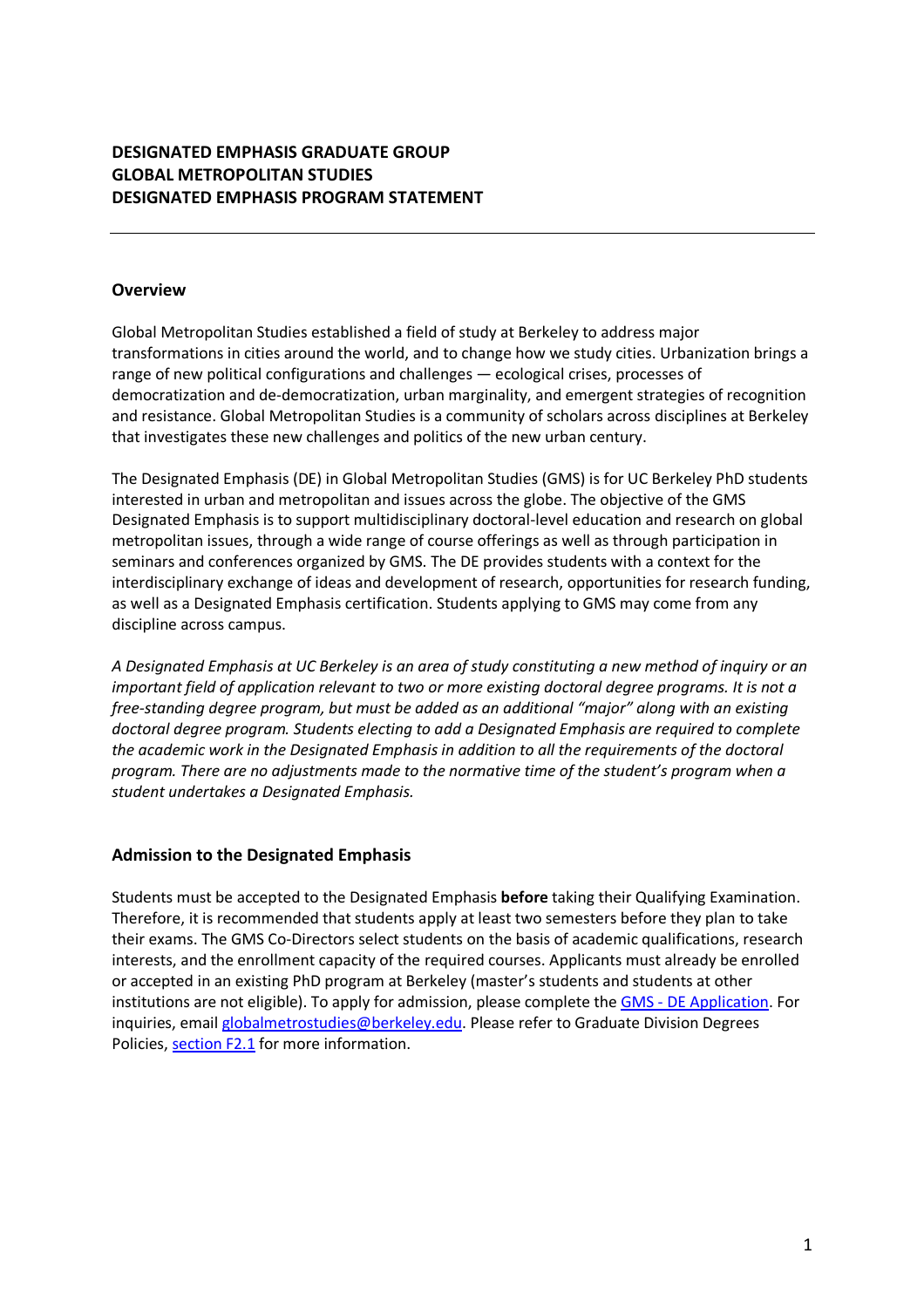# **DESIGNATED EMPHASIS GRADUATE GROUP GLOBAL METROPOLITAN STUDIES DESIGNATED EMPHASIS PROGRAM STATEMENT**

## **GMS Program Requirements**

#### **Curriculum**

GMS DE students must complete **two core courses** and **three electives**. All electives and GMS 200 must be taken pre-candidacy, whereas GMS 201 should be taken post-candidacy.

The student's dissertation topic must also relate to metropolitan issues.

#### **Core Courses**

*1) GMS 200 Global Metropolitan Studies: Introduction to Theories, Histories, and Methods*

This course is designed to expose students to the range of theoretical perspectives and methodologies used to understand and address urban processes and problems. This course must be taken for a letter grade.

#### *2) GMS 201 Global Metropolitan Studies Dissertation Seminar*

The dissertation writing seminar is designed for students who have completed their qualifying exams, and are working on their dissertations. Students engage with one another's ongoing research projects and grapple with alternative approaches to the study of urban processes and problems.

### **Elective Courses**

### *GMS - DE Electives List*

Students in the Designated Emphasis in Global Metropolitan Studies are required to take three elective courses on topics in metropolitan studies. Students must either select from the GMS - DE Electives List or petition for an outside course. DE Electives must be taken for graduate credit unless otherwise noted on the Electives List. No more than one elective course for the DE can be taken from the student's home department. Note that not every course will be offered in any given year. Further, course titles may change slightly but the course number and instructor should match those listed.

### *Petitioning for Electives*

GMS encourages students to petition for courses outside this list to be counted for credit as a GMS elective. To petition, email Co-Directors your request with course title and number, instructor name, and syllabus.